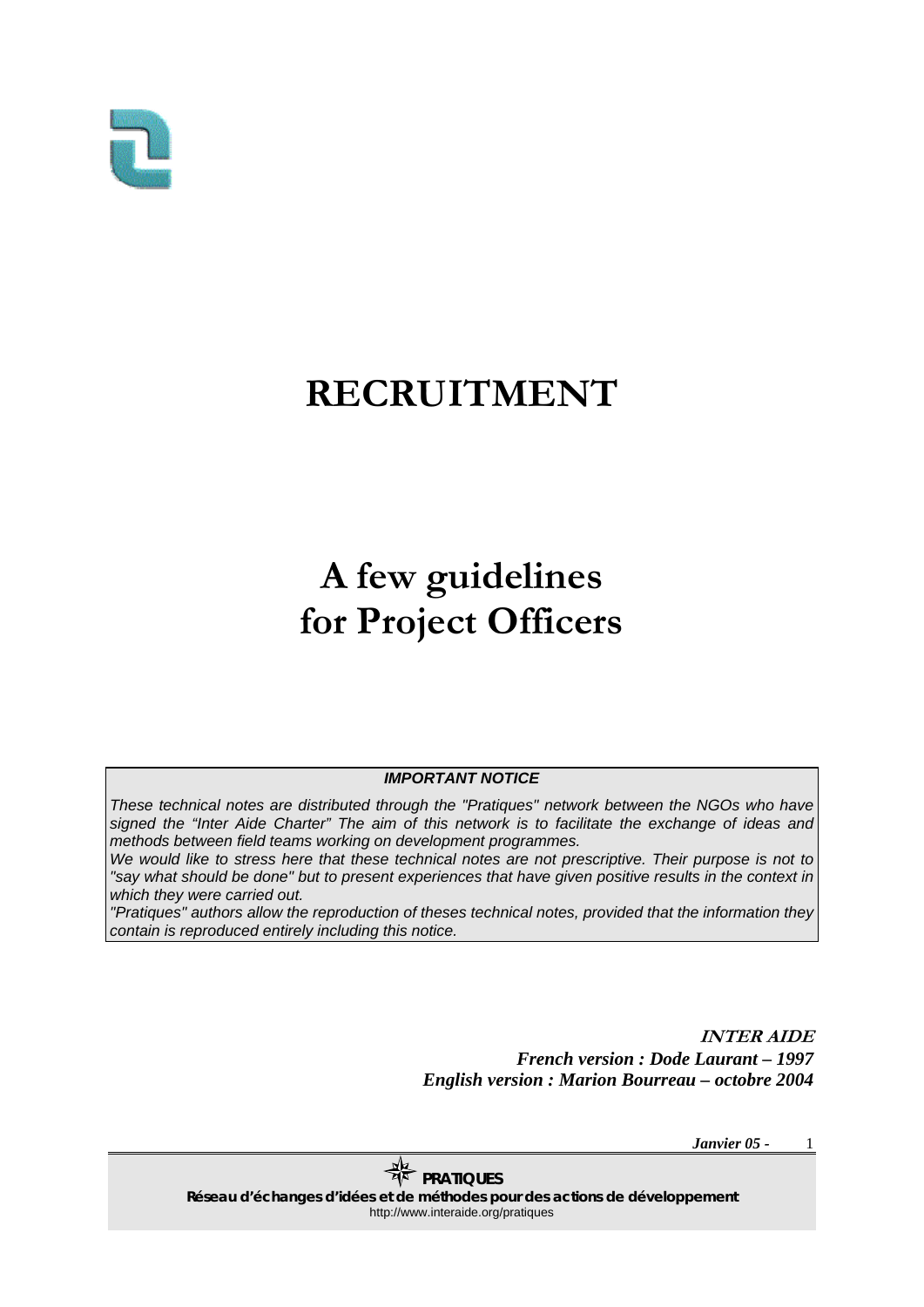| <u></u> |  |
|---------|--|
|         |  |

| II.  |  |
|------|--|
|      |  |
|      |  |
|      |  |
|      |  |
|      |  |
|      |  |
|      |  |
| III. |  |
|      |  |
|      |  |
|      |  |
|      |  |
|      |  |
|      |  |
|      |  |
| IV.  |  |
|      |  |
|      |  |
|      |  |
|      |  |
|      |  |
|      |  |
|      |  |
|      |  |
|      |  |
|      |  |
|      |  |
|      |  |
|      |  |
|      |  |
|      |  |
| V.   |  |
|      |  |

#### VI. FURTHER STEPS : CLOSING THE RECRUITMENT AND FOLLOWING THE **INTEGRATION..** ............ 22

Janvier 05 - $\overline{2}$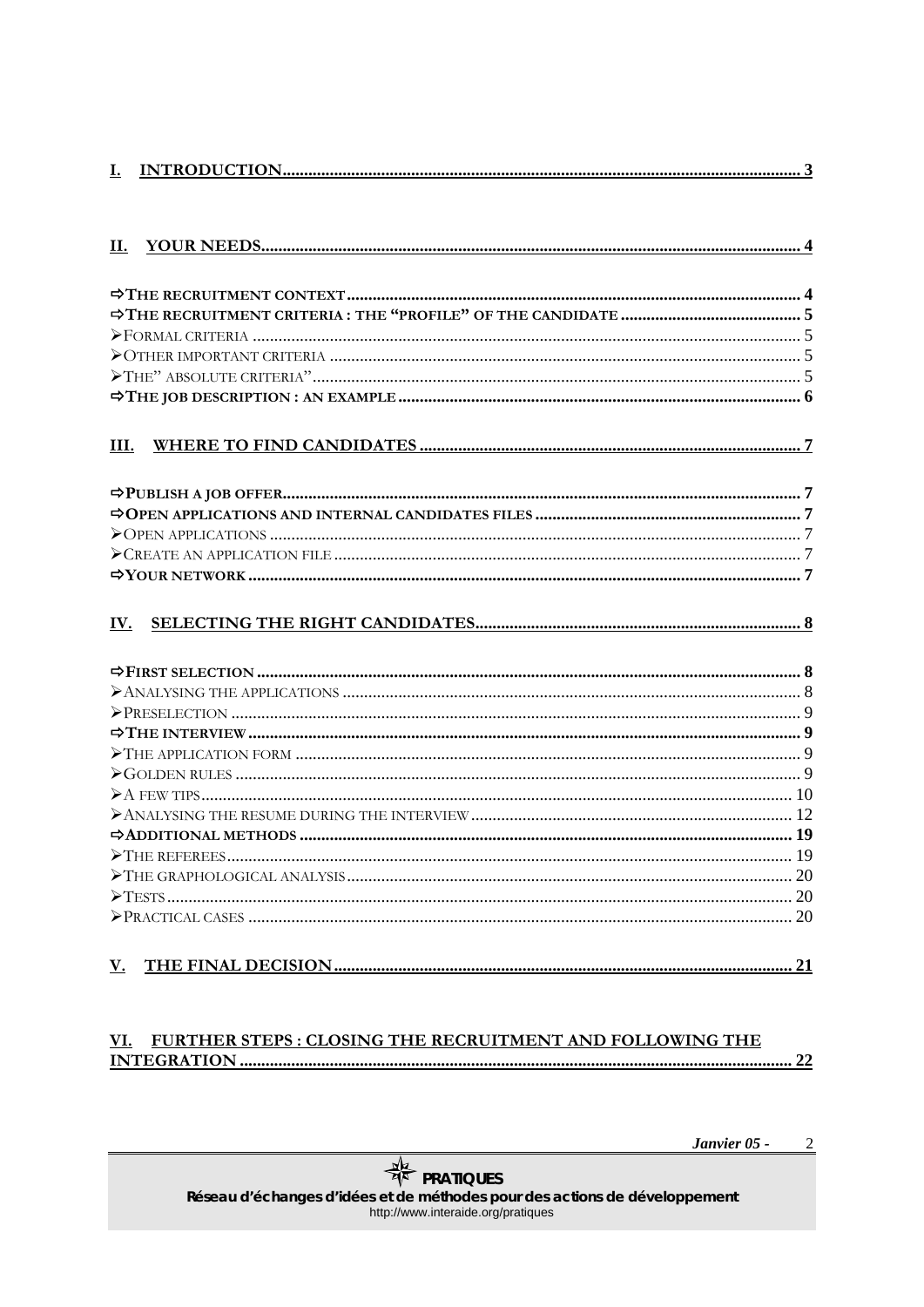### <span id="page-2-0"></span>**I. Introduction**

**This document is not meant to be a "recruitment handbook", neither does it encompass all the aspects related to recruitment. These are just a few tips taken out from the recruitment experience at Inter Aide which we hope can be useful to Inter Aide project officers and partners.** 

There are four main steps that you need to take in a recruitment process :

- 1. *Precisely define your needs* and the type of work you want to recruit for
- 2. Decide *how and where you are going to release the job offer* in order to attract relevant candidates
- 3. *Set a guideline* which is going to allow you to select the right candidates
- 4. *Take the final decision* between preselected candidates

Once the recruitment process is over, another phase starts which must not be neglected : the integration phase.

### **NOTA BENE :**

It is very important to *establish a schedule* in advance for your recruitments : a recruitment process can take from one week up to three of four months to complete.

This is the reason why you should *anticipate as much as possible* the moves and changes of human resources in your organisation.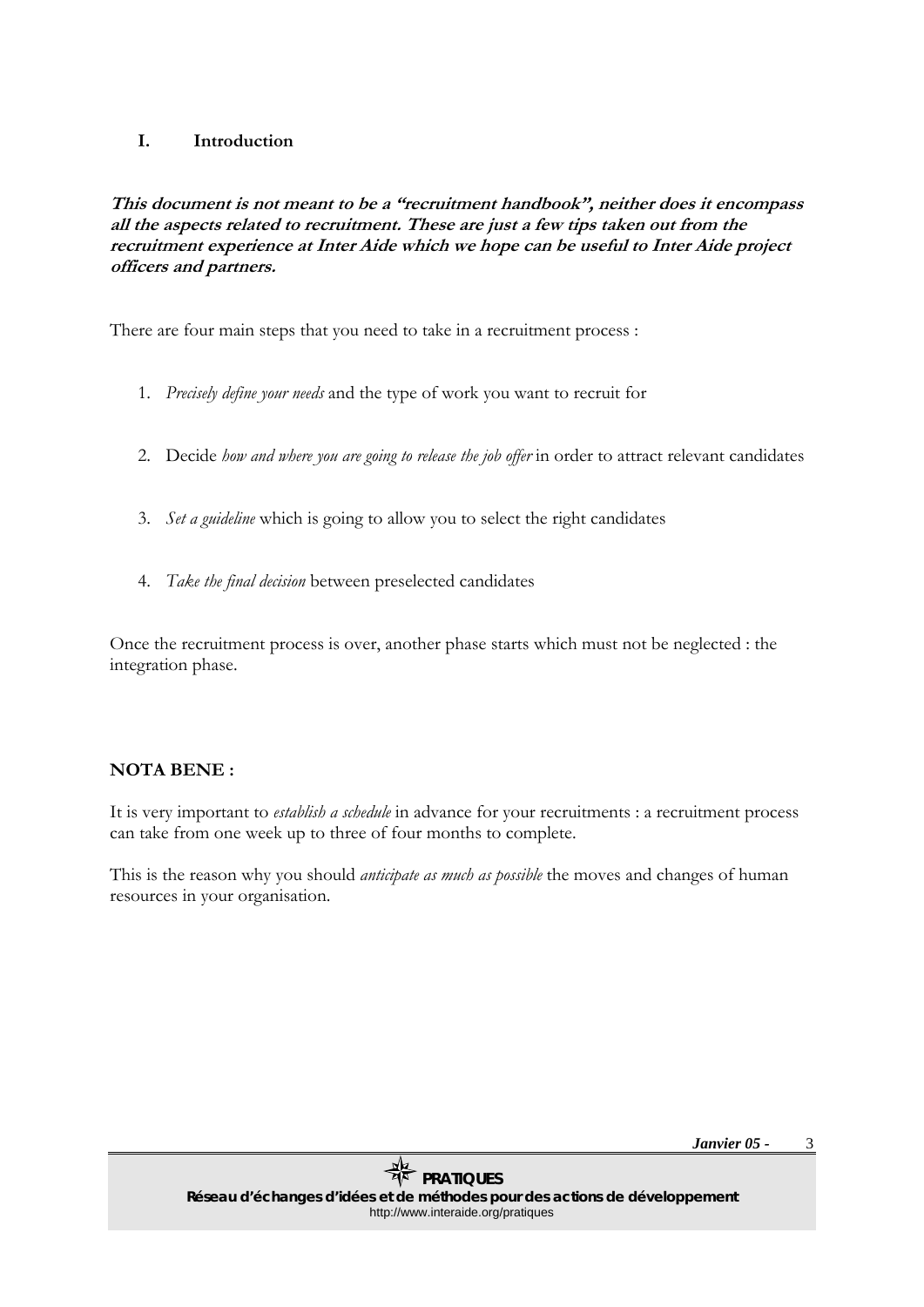### <span id="page-3-0"></span>**II. YOUR NEEDS**

A recruitment process always answers to a special need in your organisation :

- 1. You have to replace someone : there is *a position available* in your organisation
- *2.* You have a special need, which can be temporary or permanent : this is *a job creation*

Even if the job already exists, you really need to pay attention to this first step in the recruitment process.

Indeed, this is the ideal time to :

- go over a position and think about its evolution
- save of lot of time by defining precisely the criteria for this next recruitment
- engage a collective reflection about your organisation if several collaborators are going to be professionally involved with the new person

### Ö**The recruitment context**

In order to define your needs and the job which is going to meet them, you have to answer the following questions :

*1. Why do I need to recruit a new person ?*  Replacement / job creation

*2. What is this job going to be ?*  Job title

*5. What are the main and secondary tasks for this job ?* 

*6. Who is this person going to work with ?*  Hierarchical position / functional relations

- *7. Where is this job located ?*
- *8. What are the working hours ?*

*Janvier 05 -*  4

*PRATIQUES*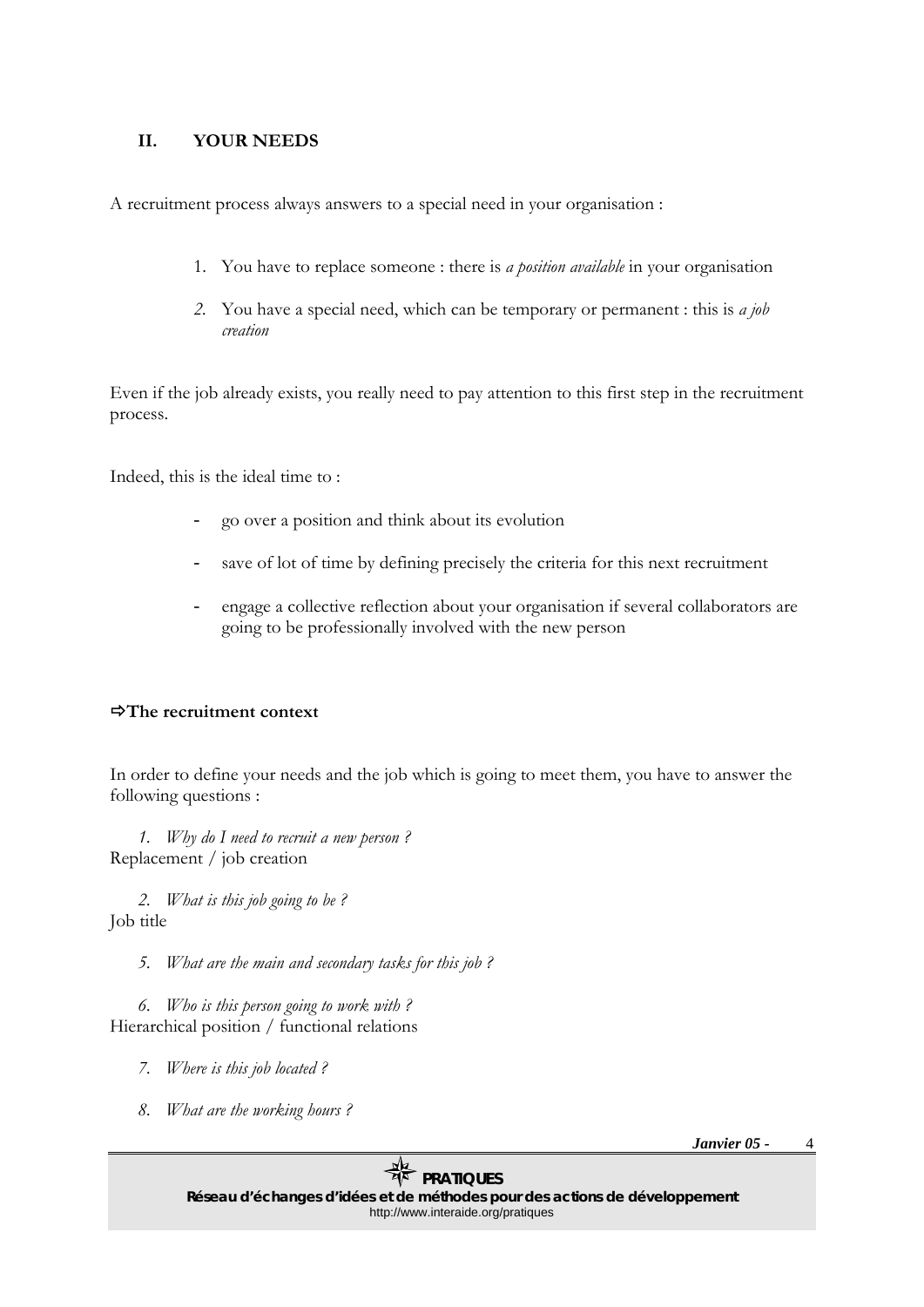<span id="page-4-0"></span>Full time / part time ; day work / night work, etc.

*9. What are the status and compensation/benefits ?* 

Permanent / temporary job Salary Other benefits

*10. What is the job evolution prospect?* 

*11. What are the specific advantages and difficulties of the job ?*  For instance : advantages can be the interest of the job, the location, the image of the organisation etc. Difficulties can be the location, the salary etc.

### Ö**The recruitment criteria : the "profile" of the candidate**

You have to define the profile of the person you need to carry out the tasks. There are always many criteria to take into account. But always remember that *there is no ideal candidate* : you have to set priorities and allow a few other secondary criteria.

There are different types of criteria :

¾*Formal criteria*  Education Professional experience : amount, type of job, responsibilities, job sector etc. Specific abilities and technical skills Social skills : communication ability, flexibility, etc. Financial expectations

#### ¾*Other important criteria*

There are other criteria that can be very important for the job specific conditions, which cannot be mentioned in the job offer, as they might constitute illegal discrimination : These are : age, sex and family situation for example.

### ¾*The" absolute criteria"*

Bearing all these criteria in mind, you have to prioritise the ones which are really decisive. These are the *absolute criteria*. There are not always the most obvious ones. For example, even if a certain professionnal experience might be desirable, it can be the personnality that matters first.

Once the job context and the profile are clearly defined, the best it to prepare two job descriptions :

- one which is going to be the *job offer* and is going to be released on different supports
- a more exhaustive one which is going to be dedicated to *internal use* and sums up the different elements mentioned above.

*Janvier 05 -*  5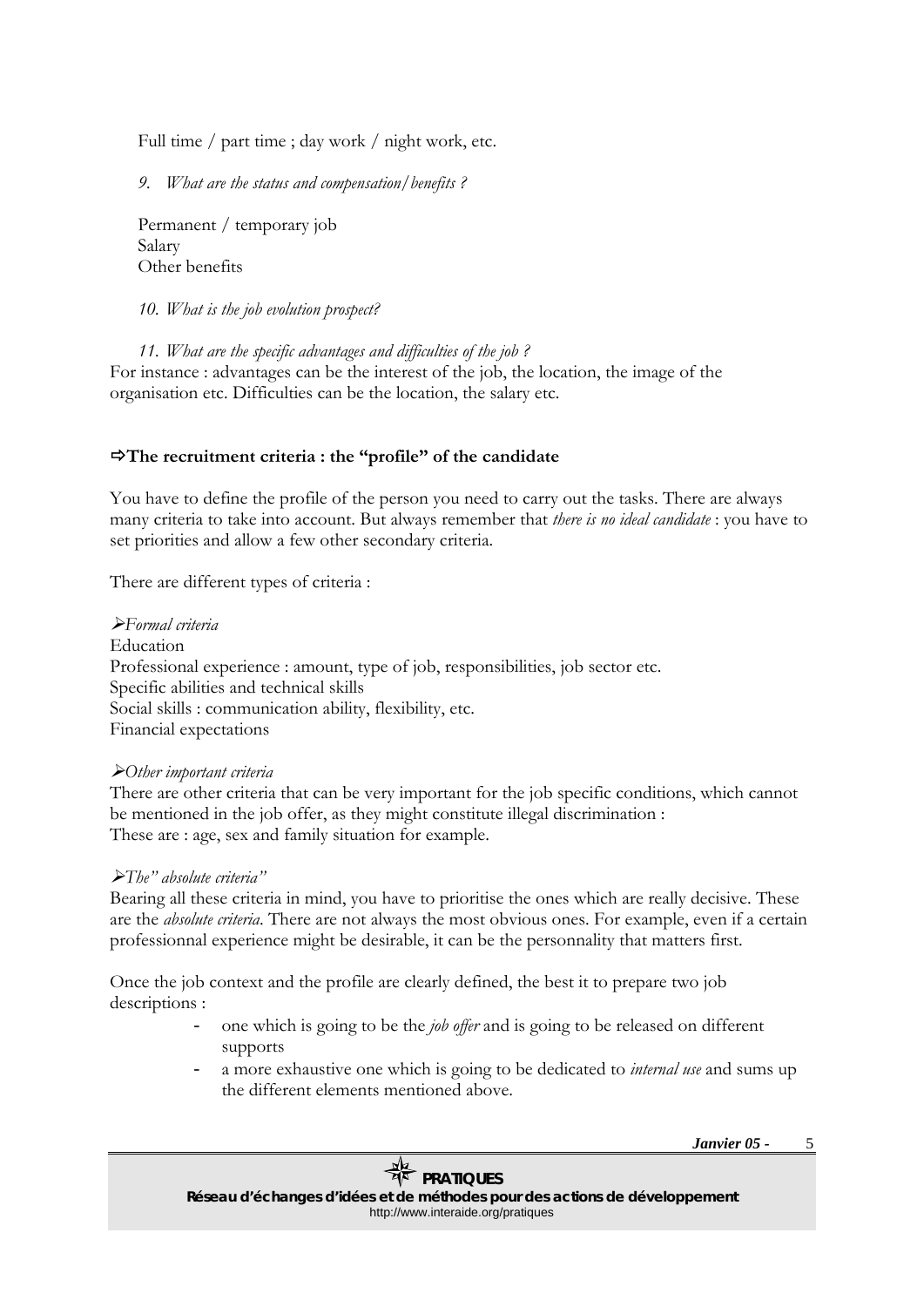### <span id="page-5-0"></span>Ö**The job description : an example**

**INTER AIDE** *- a non-profit organisation* 

*which implements development programmes in 7 different countries (Philippines, India, Madagascar, Haïti, Dominican Republic, Ethiopia, Malawi). Effective : 70 people. Annual budget : 6 M€* 

*Is currently looking for a* 

### **Project Officer for a micro-finance programme in Antanarivo, Madagascar**

#### **Description**

- *implementing the technical part of the programme*
- *recruiting and managing a team of (...) people*
- etc.

### **Minimum requirements**

- *Postgraduate education in Economics*
- *First professionnal experience (2 years minimum) either in the financial field, or on a similar programme*
- *Excellent computer skills*
- *Interest for micro-finance and development questions*
- *Fluent English*

### **Position type and salary**

*Permanent contract ...€ monthly salary + medical insurance* (you do note need to give the exact salary on the job add)

### **Position to be filled before ../../..**

#### **Contact**

*Send application (CV + covering letter)* **under reference code URB/TANA** *to Inter Aide, 44 rue de la Paroisse, 78 000 Versailles - France* 

A good job offer should be *attractive enough* for good candidates but should also enable you to *discourage irrelevant applications*. Being very precise about the minimum requirements will really allow you to save a lot of time in the selection phase.

> *Janvier 05 -*  6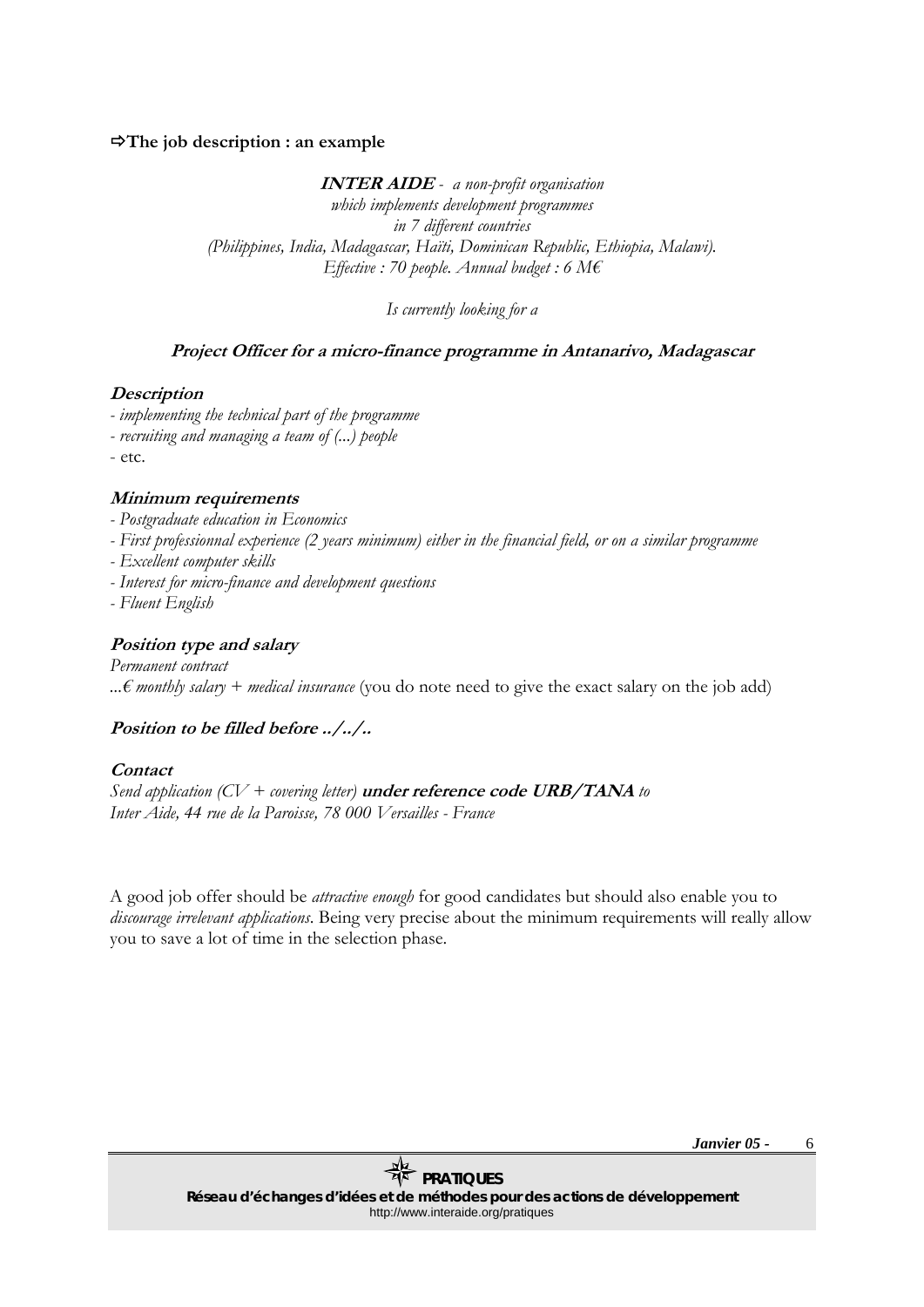### <span id="page-6-0"></span>**III. WHERE TO FIND CANDIDATES**

There are several sources of applications : the following are the most common.

### Ö**Publish a job offer**

*The press / the Internet* : publishing a job offer in the press is the most obvious way to attract candidates. The best option is to choose a few publications that are somehow linked to your activity in order to "target" the right people. There often are a lot of publications that do not charge you for the adds : try and get as much information as possible about the different options.

There are also very often a "*national employment agency*" in your country where you can advertise about vacancies in your organisation.

Remember recruiting is also *a way to advertise about your organisation and its activities* : that is also why the choice of the medium and the quality of the job offer are crucial. A lot of people will discover your organisation through a job offer.

You can advertise for several positions, but you will always get more applications if you only release *one job offer at the time*.

### Ö**Open applications and internal candidates files**

### ¾*Open applications*

Once you start recruiting for your organisation, you very often get applications even when you do not search for people : these are "open applications".

It is very important to let these people know that even if you are not recruiting at the moment, you will keep their resumes and will contact them if there is a new opportunity.

If you have time, an option is also to meet these candidates in order to get to know them and inform them about your activity and the kind of work they could do.

### ¾*Create an application file*

Special attention should be given to all applications, as they can prove to be useful in the future. You can create a file where to keep interesting resumes. Ideally, the best is to take time to set different files according to the type of position for which you can need new people: administrative assitants, field workers, etc.

Then, when you start looking for a new collaborator, you can look up into this file and select a few applications

### Ö**Your network**

It is always a good idea to let your collaborators and work partners know that you are recruiting. This proves to be very efficient on the field.

Nevertheless, you have to be really careful with the candidates coming from this "network" and make sure they go through *the same selection process as every other candidate*.

A precise job description also allows you to say "no" much more easily.

*Janvier 05 -* 

7

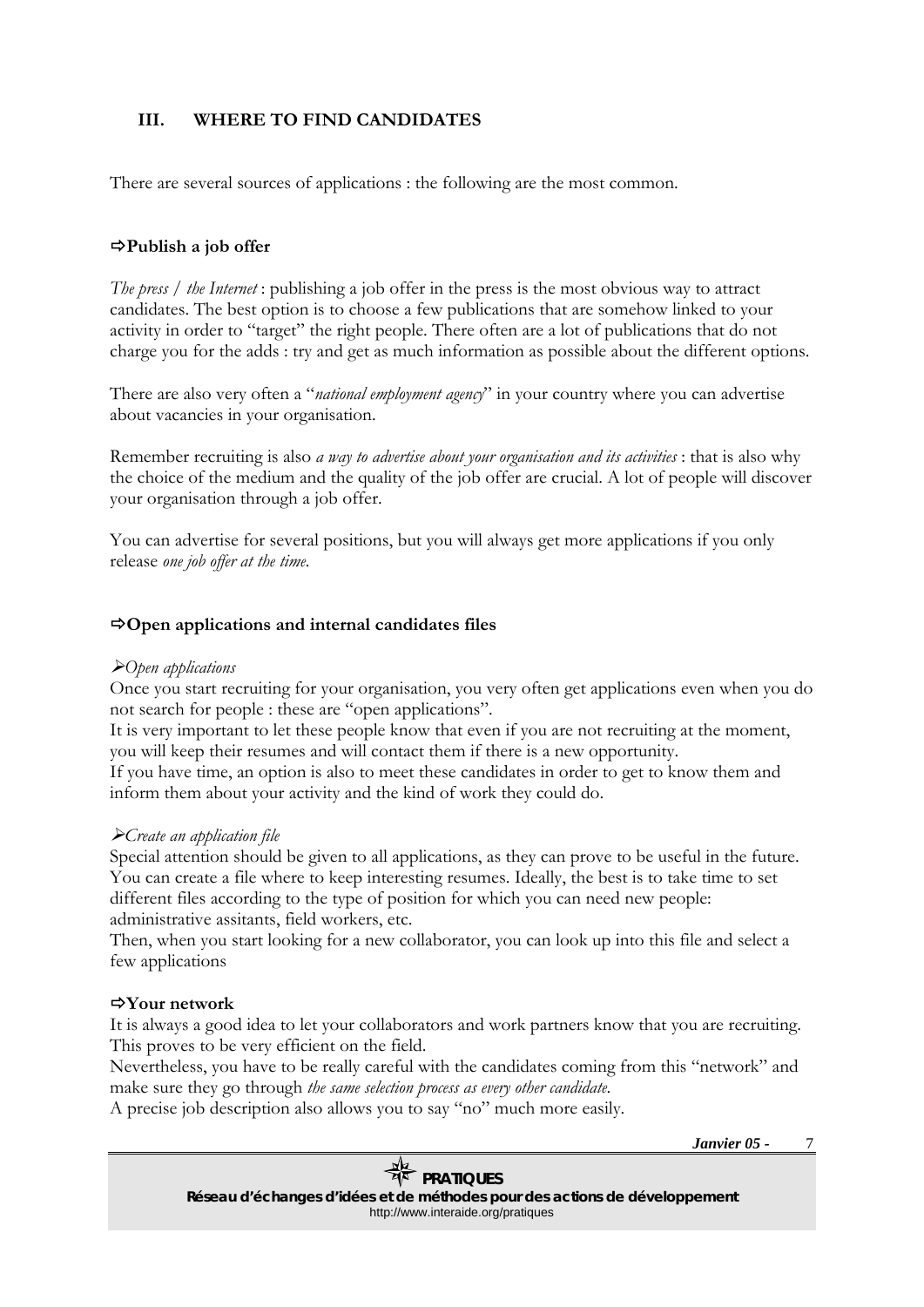### <span id="page-7-0"></span>**IV. SELECTING THE RIGHT CANDIDATES**

### Ö**First selection**

Once you have issued a job offer, you can set a *deadline for the examination of all applications.*  The first selection phase consists in reviewing all the applications you received for a given position. Once you have selected the candidates who fulfill the minimum requirements, you can start a second selection, setting a multiple criteria analysis like the following :

 $-$  +/- + ++

| Clarity, consistency and accuracy of the resume |  |  |
|-------------------------------------------------|--|--|
| Education (level and subject)                   |  |  |
| Languages                                       |  |  |
| Professional experience                         |  |  |
| Associative experience                          |  |  |
| etc.                                            |  |  |

| Specific points to be explained during the interview |  |  |
|------------------------------------------------------|--|--|
|                                                      |  |  |
|                                                      |  |  |
|                                                      |  |  |

*Elements based on the covering letter* 

 $-$  +/- + ++

Presentation of the letter Writing skills Clarity of the motivations

Once you have done this, you can classify the applications :

+ : candidates you want to meet for an interview

- : candidates who do not suit your requirements. Negative answer.

+/- : "stand-by" candidates whom you can keep in order to have a "pool" of possible candidates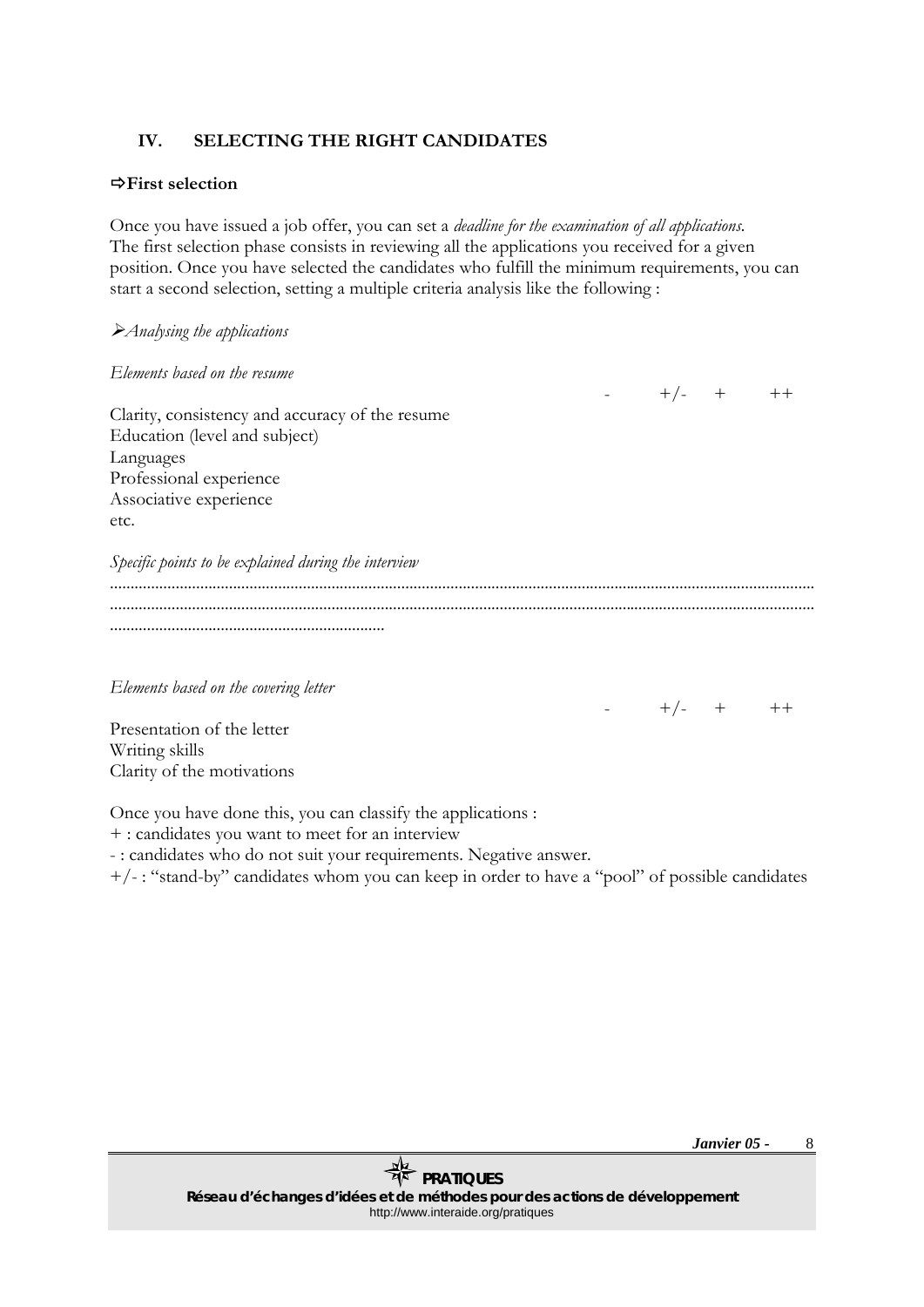### <span id="page-8-0"></span>¾*Preselection*

There are two additional methods you can use in order to decide among the candidates you are going to meet for an interview – "candidates +". Again, this is about saving time... *You do not need to use both* : these are going to provide you with rather similar elements of information. From experience, a phone call is always a very good way to "test" candidates and get a first insight on their motivations and ability to fulfill the required tasks.

- 1. **The additional survey** : you can send a questionnaire which will allow you to obtain elements of information which were not in the candidates'applications. ,
- 2. **A preleminary phone interview** : this is the best option, if you have the time and possibility to do it.

### **Both methods can be useful in order to check objective elements :**

About the candidate's availabitlity and engagement : Is the candidate available? If not, when could he start working? Does the salary and other conditions suit his own requirements? How long does he think he could work?

About the candidates' former experiences and acquired skills : such as the level of experience in the management area (how long, how many persons etc.), writing capacities (ask for precise examples). This is a way for you to test the veracity of the resume.

The phone interview will also give you a first impression on the personality and motivations Here is a list of possible questions you can ask :

- *Why does the job interest you ?*
- *Among the different tasks implied, which ones interest you most ?*
- *What skills do you have which you think could be useful for this job ?*

*- What do you think of the conditions (salary, location etc.) / What are your expectations ?*

Just like during the interview, you have to ask "open" questions and let the candidate talk. Also make sure that the candidate understood the job offer and knows exactly the kind of work he is applying for.

### Ö**The interview**

### ¾*The application form*

Before beginning the interview, you can ask the candidate to fill out an application form. This should provide you with :

- homogeneous information about all the applicants

- additional information such as professional references, and you can also ask the candidate to write down a brief self-portrait.

### ¾*Golden rules*

In order to be as efficient and professional as possible, it is important that certain rules be respected during the interview :

- the interview is not a simple conversation
- the interview is not a monologue

*Janvier 05 -*  9

### *PRATIQUES*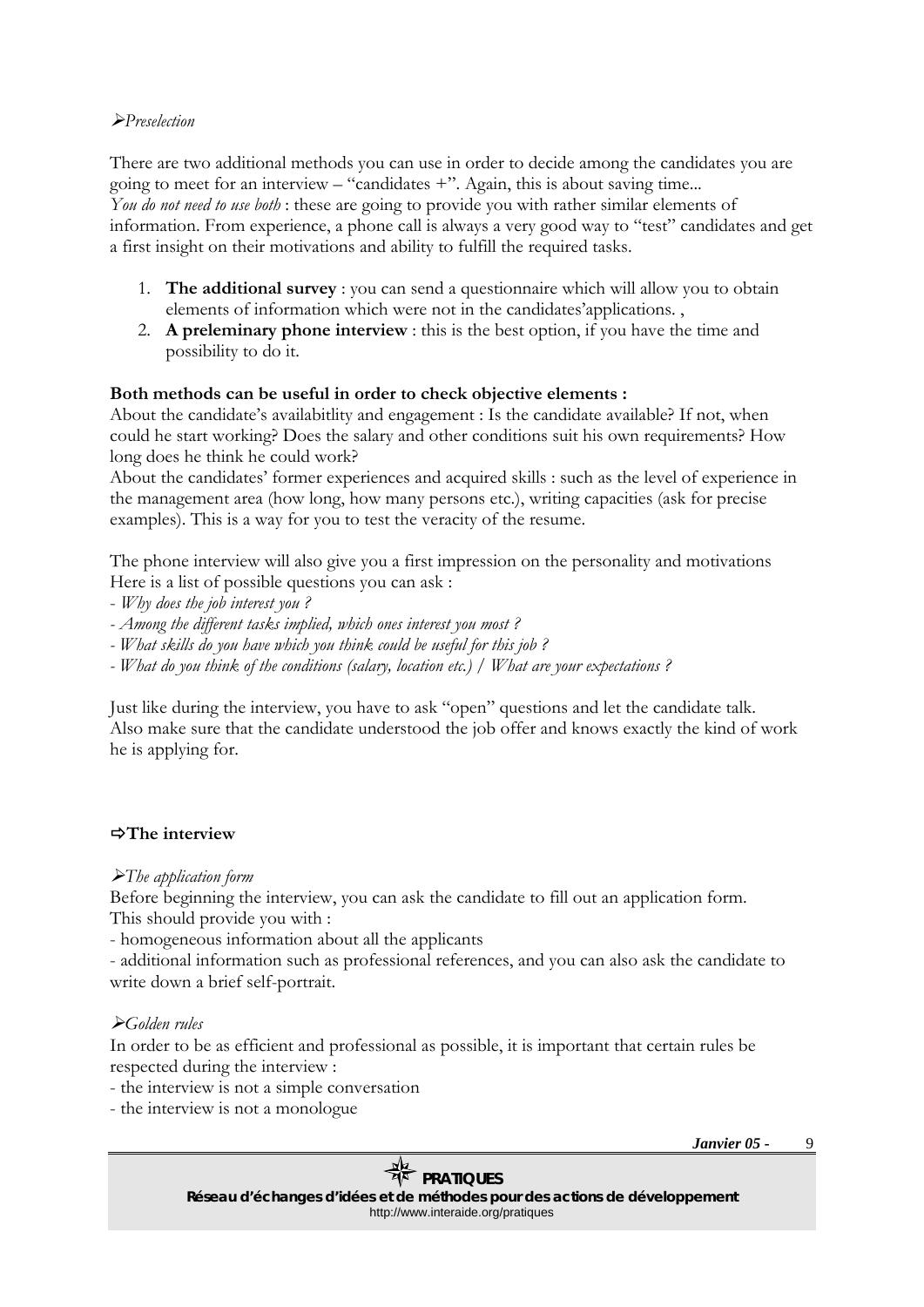<span id="page-9-0"></span>- the interview is not a police cross-examination, nor a confession : it is not the time and place to express moral judgements

- the interview is not either an ethical discussion : it is important that you know where the candidate stands, but you should not oppose your own personal views on any aspects.

### ¾*A few tips*

The candidate is going to be in self-control in order to show his best angle and induce you to have a positive impression. He is then going to try to protect himself from everything that he considers unfavourable. He can for example :

- avoid talking
- lie deliberately
- agree on negative aspects and try to justify them with false reasons
- get angry about your questions

In order to get the most out of the interview, here are a few tips that you can use :

There is a double question which has to guide you through the interview : Is this candidate suited for the job ? Is the job suited for the candidate ?

### **1. Prepare the interview**

Before starting the interview, you have to ask yourself :

- what information do I already have ? (read again the resume, letter and application form)

- what information do I need (prepare a check-list)

- what style of interview do I choose ?

- what can the candidate know about our organisation, our activity, the post and about my own responsibilities?

### **2. Arrange a suitable place for the interview**

Be in a calm environment, make sure you are not going to get disturbed by noise, phone calls. Ideally the interview has to take place in an isolated room, in order to favour exchange and allow confidentiality.

### **3. Create the conditions for the candidate to reveal himself**

- put him at ease : if he is nervous he will only partially answer your questions and will be less natural and spontaneous

- avoid making the candidate wait before the interview
- pay attention to his/her attitude
- begin the interview by presenting yourself and explaining the three points of the interview

### **4. The three points of the interview**

- the candidate presents himself
- you present the association and the specific post

- you ask the candidate to express his feelings towards what has been said about the work and suggest him to ask questions

> *Janvier 05 -*  10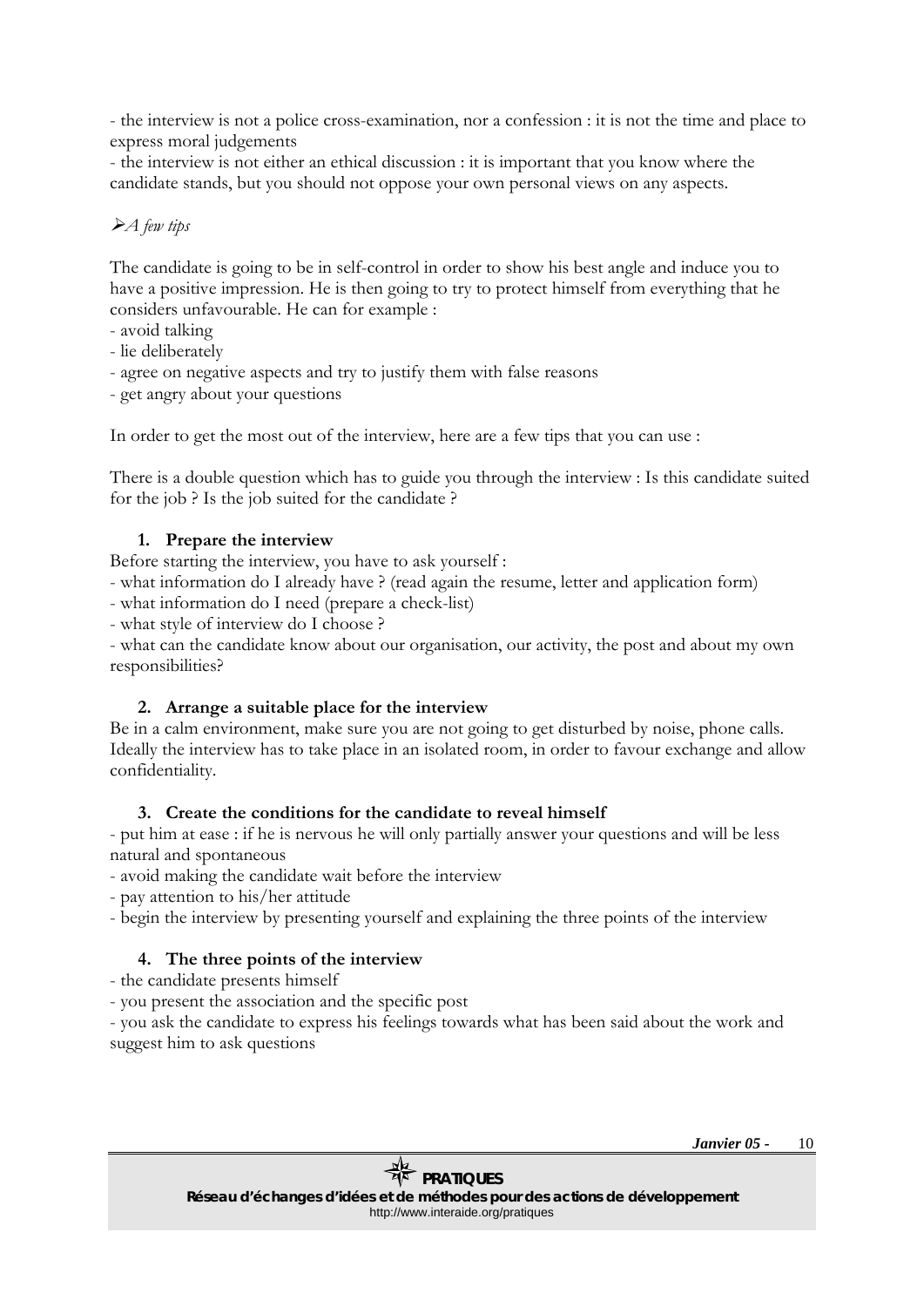### **5. Ask questions which will cover**

- childhood and teenage years
- education
- professional training
- professional history
- family situation
- motivation
- personality

Of course you do not need to ask questions such as "tell me about your childhood" which would sound rather intrusive and tactless, but rather focus on specific points and then try to get information from there such as "where were you born? Did you like the school where you went to?".

Always have in mind that the applicants come from various backgrounds and have various levels of expression, education and training : every application should be considered according to these specificities.

### **6. Take notes**

- **7. Don't be too rigid about the order of the questions. You can always ask more specific questions in a second period.**
- **8. Adapt your questions and attitude to the candidate**
- **9. Insist on dates and connections between different experiences : it is a good way to detect lack of honesty**
- **10. Carefully check contradictory points and imprecisions without letting the candidate know what information you already have (from former employers)**
- **11. Take your time. It is very often because of lack of time that you miss out on important elements.**
- **12. Avoid explicit questions which imply a specific answer ask "open questions"**
- 13. **Do not let the candidate know about the issue of his application straight away.**  End the interview by informing the candidate about the next step, precising that he will get an oral or a written answer. If there is a doubt about the candidate's motivation, you can also suggest that he takes time to think about it and let him get back to you.

### **14. How many interviews?**

It is useful to have at least two interviews with different persons in the organisation. You will be less influenced by your first impression if you can confront your opinion to someone else's. You can first have a general interview and then a more technical one.

> *Janvier 05 -*  11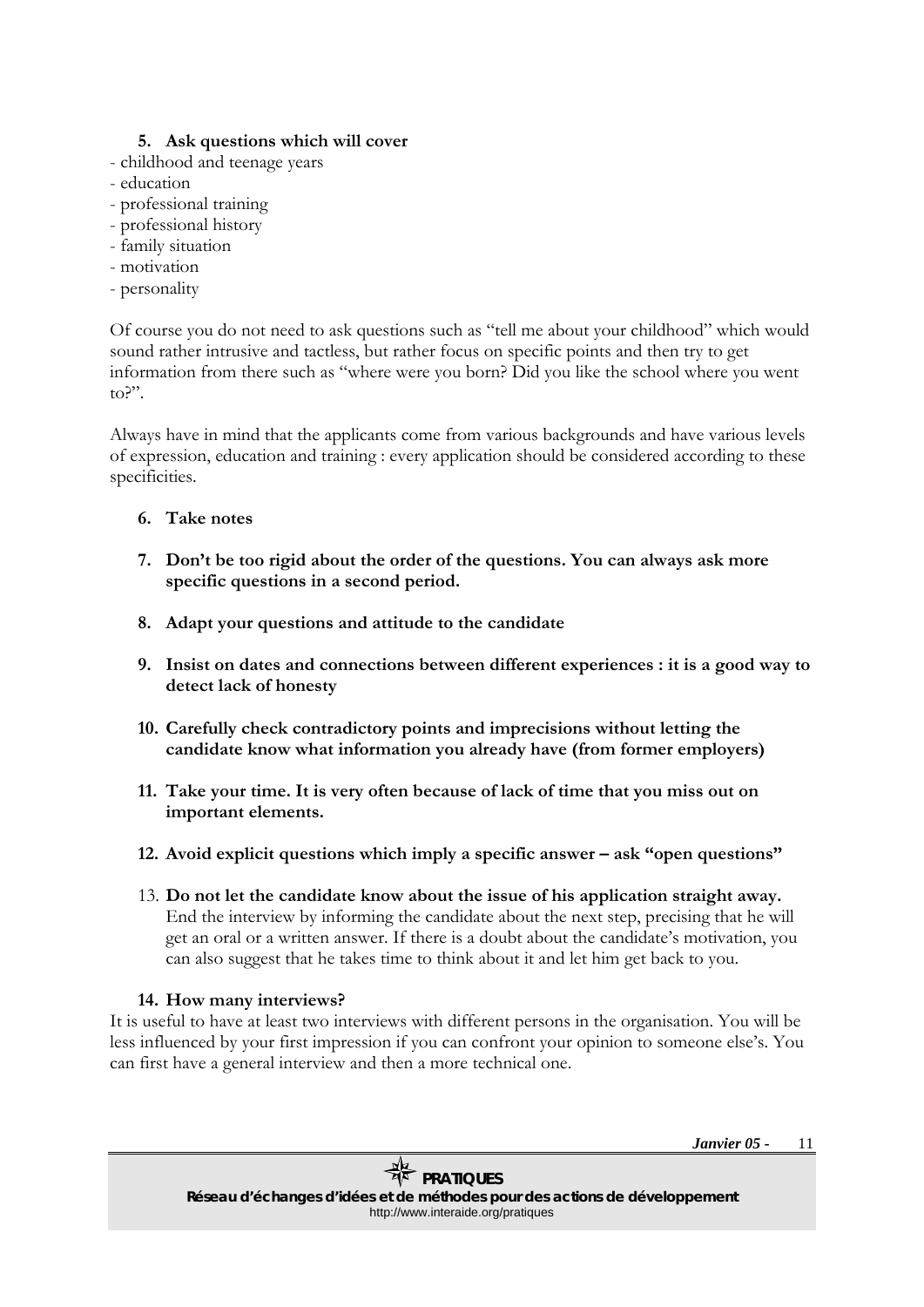### **15. Avoid the following risks**

<span id="page-11-0"></span>- tiredness : do not schedule a whole day for interviews

- personal inclination : do not get too influenced by the candidate's charm (and vice versa)

- string-pulling : a good candidate does not need to be too "strongly recommended"

- imperatively avoid such subjects as religion, sexuality, politics. Do not ask a woman whether she is pregnant.

### ¾*Analysing the resume during the interview*

A resume contains a certain amount of information, which can be more or less exhaustive and precise. As we saw earlier, the resume in itself tells you a lot about the candidate : the way it is presented, the level of preciseness and accuracy it shows are very important indications about the candidate. As it is, it provides you with *a framework for the interview*.

The aim of the interview is to assess the candidate's acquired knowledge and achievements, a sort of professional and personal diagnosis, which will allow you to weigh the candidate's potential and capacity to evolve in new situations, with new responsibilities.

During the interview, every piece of information must be objectively stated and clarified, in order to allow the interviewer to deduce other useful information, on the candidate's personality for instance.

You have to observe and listen carefully to the candidate, in an "active" way, on several levels of understanding which go beyond words. During the whole interview, the candidate gives you information from which you can understand elements of personality.

The way the candidate talks is also important, his vocabulary, his tone of voice, his physical attitude, his look, all these elements provide you with subjective information which all the more interesting, for they are less under control than when you directly ask the candidate to tell you about himself.

The analysis of a CV thus consists of two aspects :

- first level : countercheck, explanation and development of objective information
- second level : search for an understanding of everything that is linked to motivation, "personal drives", personality

Take the different objective pieces of information on the resume (left side of the sheet), and see which personal and more subjective elements (right side of the sheet) you can deduct from it: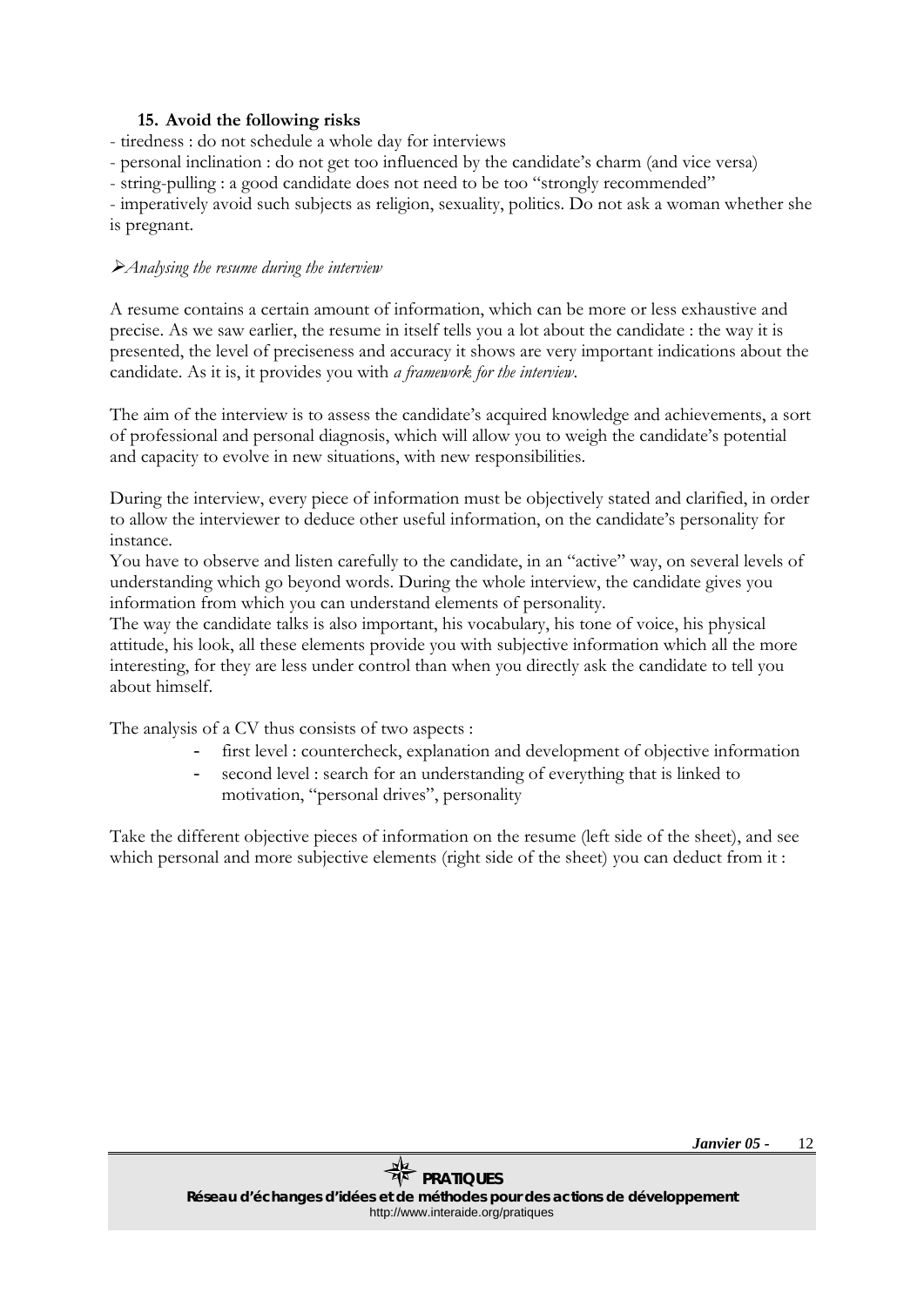### **CIVIL STATUS**

| Last name                            |                                                                                                                                |
|--------------------------------------|--------------------------------------------------------------------------------------------------------------------------------|
| First name                           | Origin:<br>social<br>$\qquad \qquad -$<br>geographical<br>$\sim$<br>socio professional<br>$\overline{\phantom{0}}$<br>cultural |
| Date / place of birth                |                                                                                                                                |
| Nationality                          | Where are the personal roots?                                                                                                  |
|                                      | Living standard                                                                                                                |
| Address                              | financial needs<br>financial ambitions                                                                                         |
| Telephone number                     |                                                                                                                                |
| Family situation                     |                                                                                                                                |
|                                      | Education                                                                                                                      |
| Information about partner / children |                                                                                                                                |
| Father / Mother occupation           | Stability                                                                                                                      |
| Brothers and sisters                 | Mobility:<br>geographical<br>-<br>social<br>$\overline{\phantom{a}}$<br>psychological<br>$\overline{\phantom{a}}$              |

*Janvier 05 -*  13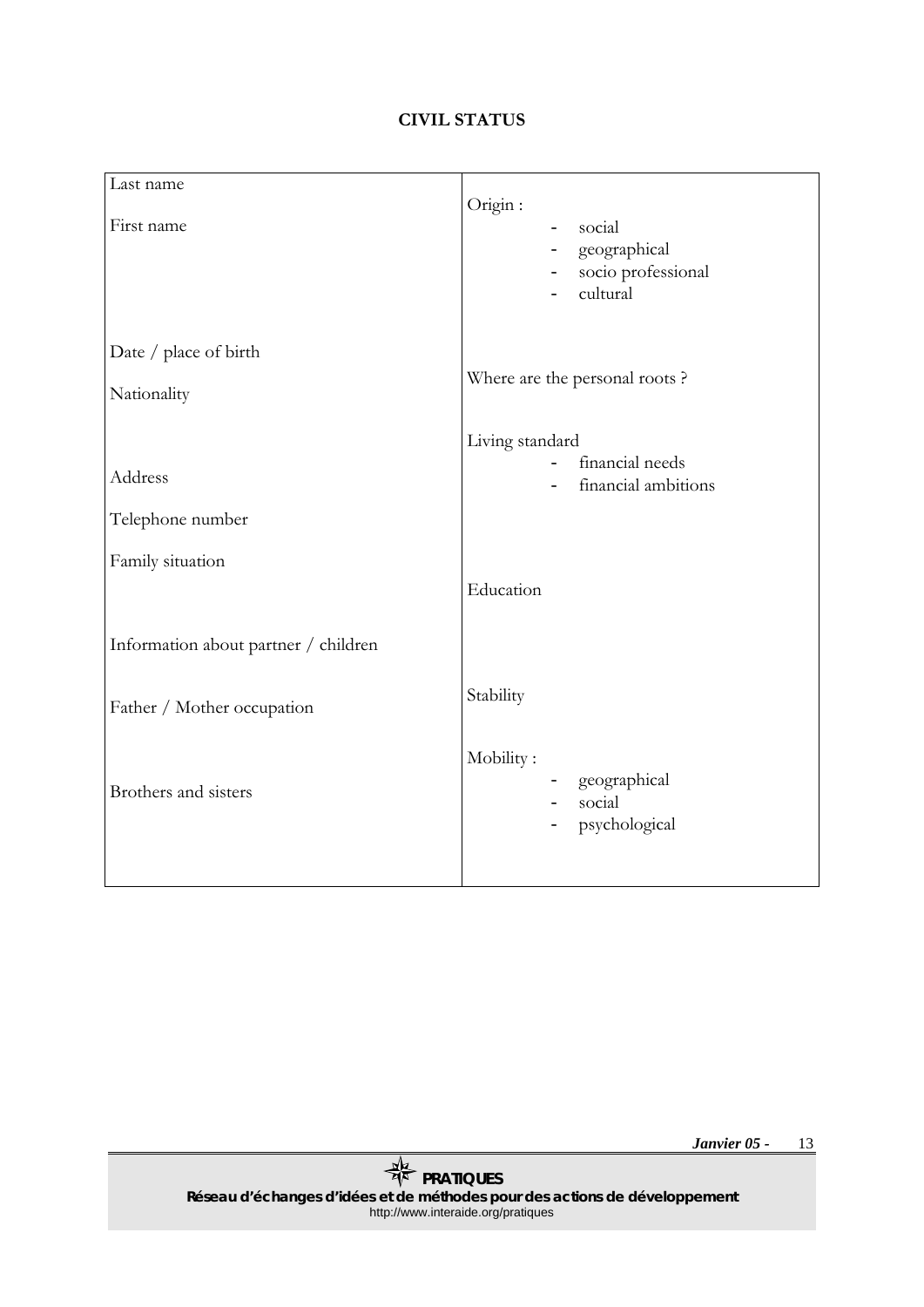### **INTERNSHIPS**

| Company / organisation                    |                                                                                                                                |
|-------------------------------------------|--------------------------------------------------------------------------------------------------------------------------------|
| Dates                                     | Logical links<br>How were they found?                                                                                          |
| Durations                                 | Analysis<br>- of the responsibilities<br>undertaken<br>- of the disposals available<br>- of the work methods<br>of the results |
|                                           | Interpersonal relations (supervisor, team,<br>department)                                                                      |
| Contents                                  | Remuneration and/or benefits                                                                                                   |
| Goals                                     |                                                                                                                                |
| Compulsory internships and voluntary ones | What important memories ?<br>- positive<br>- negative<br>why?                                                                  |
|                                           | Contribution to the company / organisation<br>during these internships                                                         |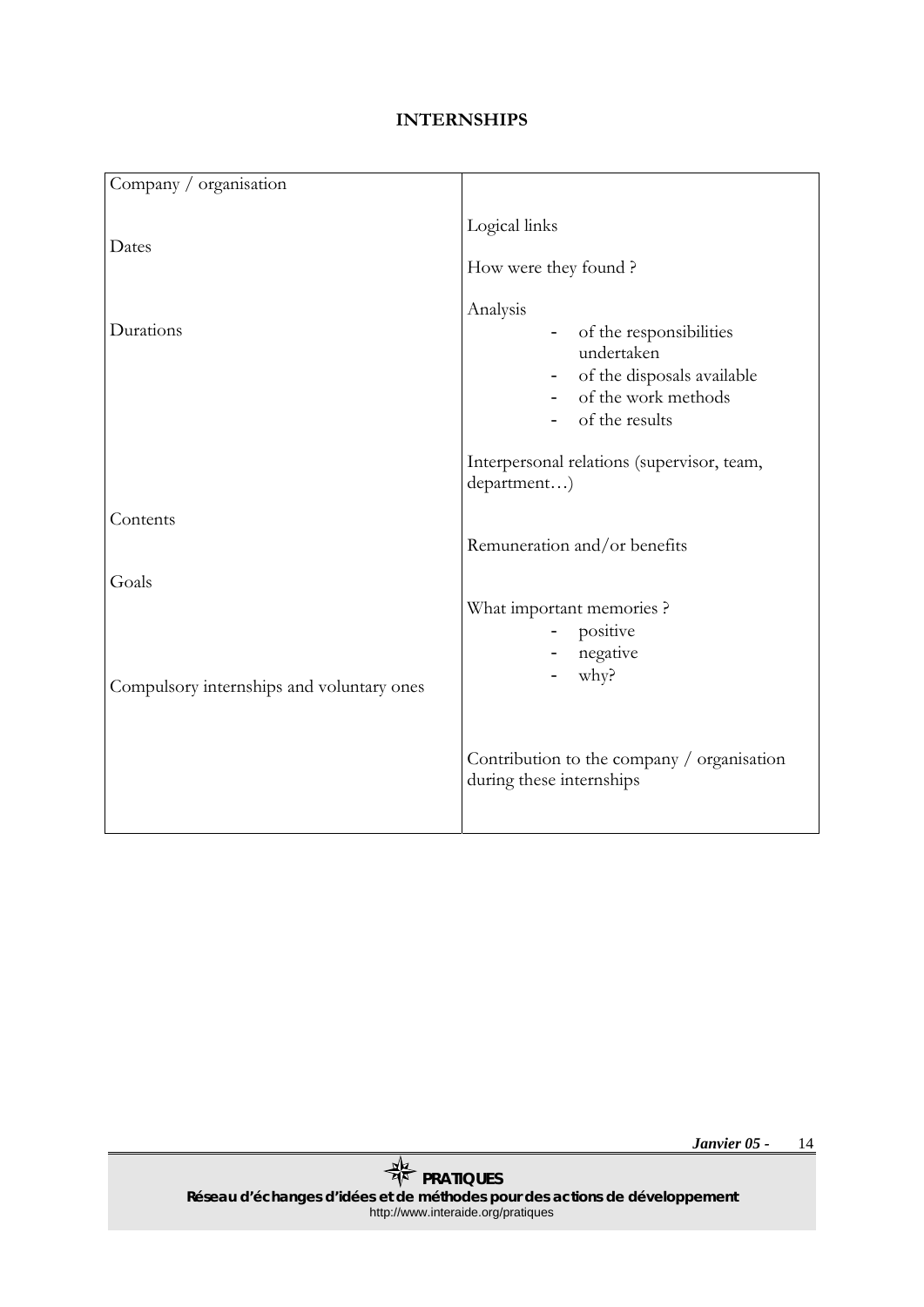### **LANGUAGES**

| How many?                           |                                                                                                                          |
|-------------------------------------|--------------------------------------------------------------------------------------------------------------------------|
| Learning choice                     | Professional practice<br>written<br>spoken<br>telephone<br>$\overline{\phantom{0}}$<br>technical                         |
| Certificates                        |                                                                                                                          |
| Linguistic journeys                 | Other practices<br>press, radio, television<br>personal links                                                            |
| Trips<br>dates<br>duration<br>goals | Get the candidate to clarify the words used on<br>the resume such as : bilingual, fluent, written,<br>spoken, read, etc. |
| material conditions                 | Test the level of practice                                                                                               |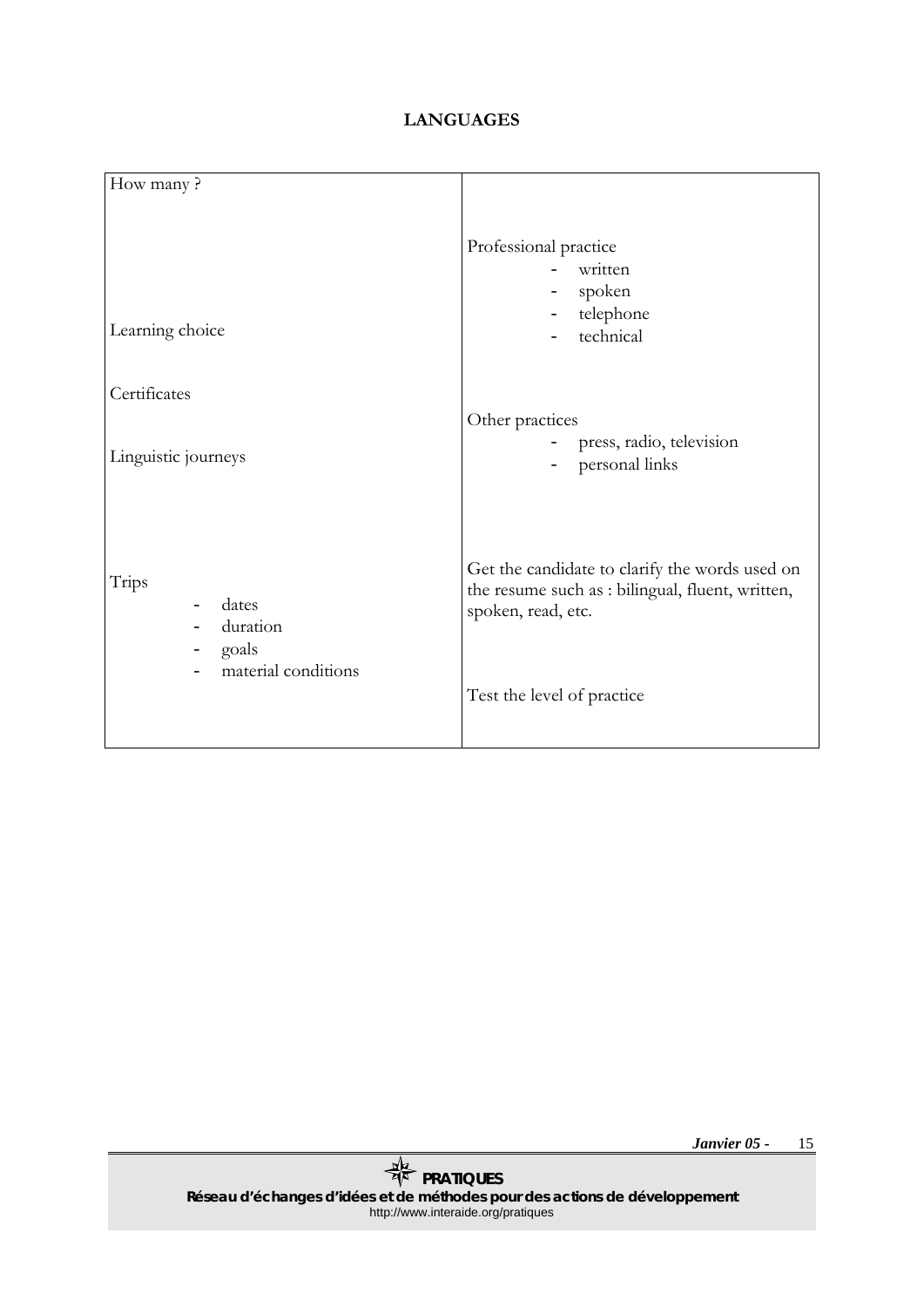### **PERSONAL INTERESTS**

| Sports                                      | Choices                                                               |
|---------------------------------------------|-----------------------------------------------------------------------|
| Leisure activities                          |                                                                       |
| Clubs / societies / associations            | Level of responsibility                                               |
|                                             | Level of commitment                                                   |
| Teaching                                    | Activities and achievements                                           |
| Various                                     | Results                                                               |
| Para-professional interventions/occupations | Satisfaction level                                                    |
|                                             | What does / did the candidate derive from it?<br>positive<br>negative |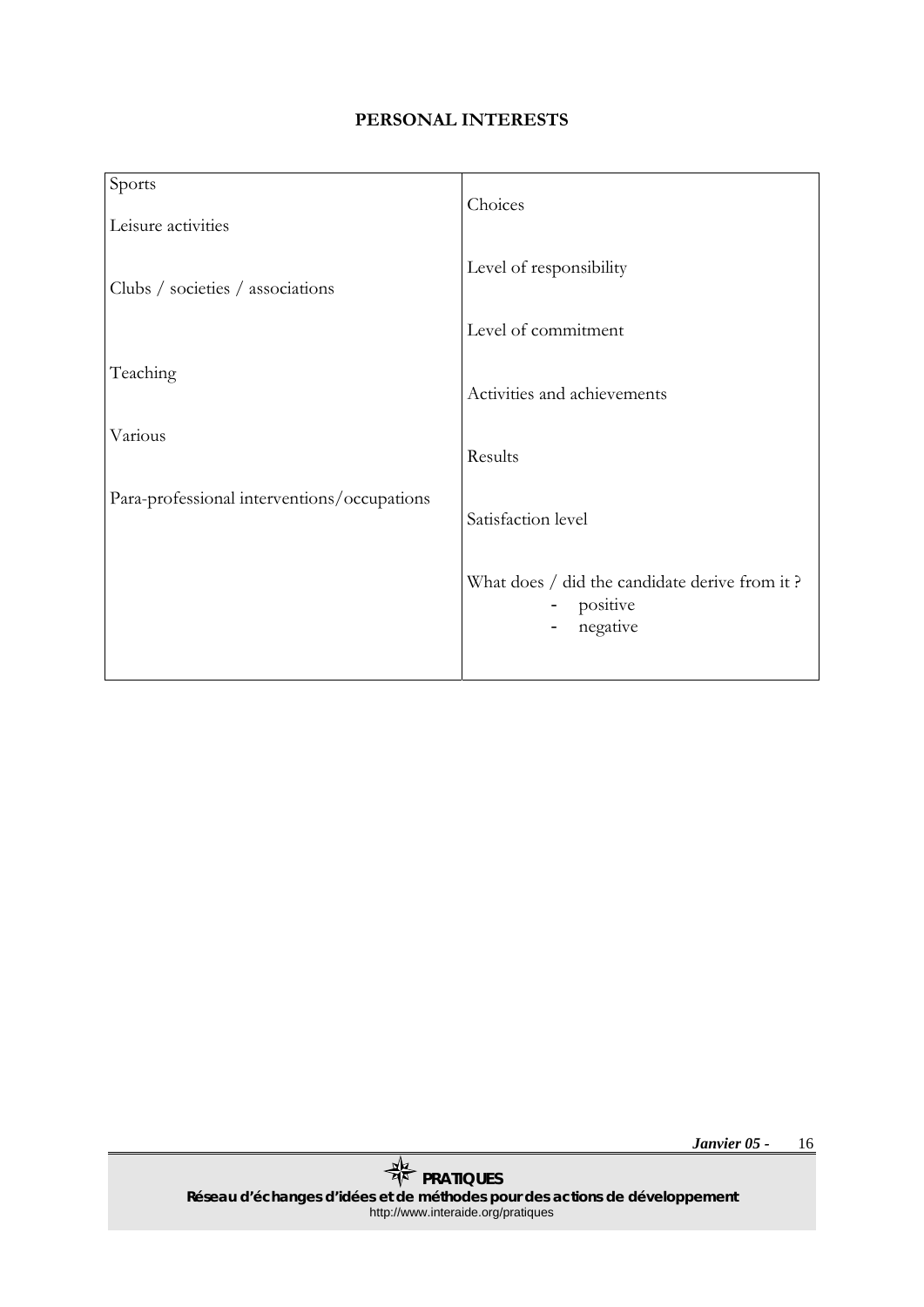### **PROFESSIONAL EXPERIENCE**

| Dates                                                                                                                                  |                                                                                                                                                                                                               |
|----------------------------------------------------------------------------------------------------------------------------------------|---------------------------------------------------------------------------------------------------------------------------------------------------------------------------------------------------------------|
| <b>Exact durations</b>                                                                                                                 | Chronological analysis                                                                                                                                                                                        |
|                                                                                                                                        | Field / office work                                                                                                                                                                                           |
| <b>Exact locations</b><br>urban or rural<br>material conditions<br>$\overline{\phantom{a}}$<br>environment<br>$\overline{\phantom{0}}$ | Organisations<br>- type of programmes/activities<br>size<br>$\omega_{\rm{max}}$<br>budget and financing<br>$\overline{\phantom{0}}$                                                                           |
| Companies / organisations                                                                                                              | Get information about how the candidate got<br>into these companies                                                                                                                                           |
|                                                                                                                                        | Ways of integration<br>Job title<br>Responsibilities<br>Position in the company<br>Professional connections<br>External links<br>Work methods<br>organisation<br>priority setting<br>$\overline{\phantom{0}}$ |
| Exact positions / responsibilities                                                                                                     | Specific activities                                                                                                                                                                                           |
|                                                                                                                                        | Achievements and results                                                                                                                                                                                      |
|                                                                                                                                        | Accomplishments and failures                                                                                                                                                                                  |
|                                                                                                                                        |                                                                                                                                                                                                               |

*Janvier 05 -*  17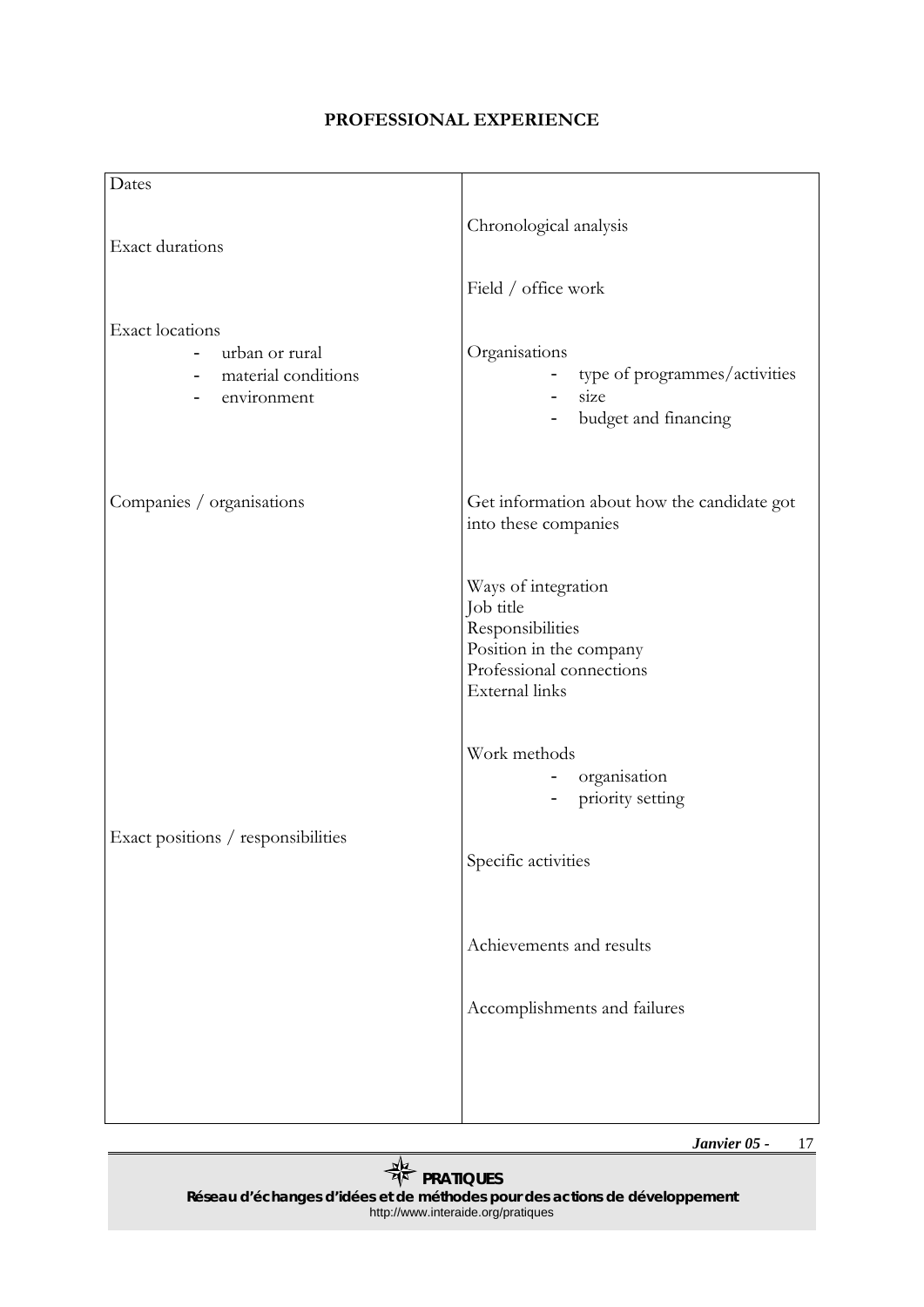| Payment/salary/benefits                                                                                        | Way of<br>managing<br>collaborating<br>functioning in the hierarchy                                           |
|----------------------------------------------------------------------------------------------------------------|---------------------------------------------------------------------------------------------------------------|
| Job importance<br>team<br>budget<br>disposals<br>$\overline{\phantom{a}}$<br>decision level/power<br>influence | Global appreciation<br>contribution<br>satisfaction<br>interpersonal relations<br>$ -$<br>level of commitment |
|                                                                                                                | Logical evolution throughout the career<br>Grounds for changing jobs                                          |

### **Motivations**

After all these questions about the resume and the professional history, it is important to go onto the candidate's motivations.

You can ask him :

- what thrills him
- what it is that he would really like to do / achieve now
- what is his professional project  $/$  plan (how he imagines himself in 5-10-15 years) time)
- and what if he could do things otherwise ?
- what would be, today, the ideal job for him

It would be equally interesting to ask more precise questions about his motivations regarding :

- the organisation
- the type of work/programme
- the job
- the context : country, work location, etc.

It is also important to understand why the candidate wants to change jobs if he already works. It is interesting to know where else the candidate is applying, whether he is actively looking for a job, whether he already has proposals or whether he is just starting to search, towards which type of structure he is looking, etc.

> *Janvier 05 -*  18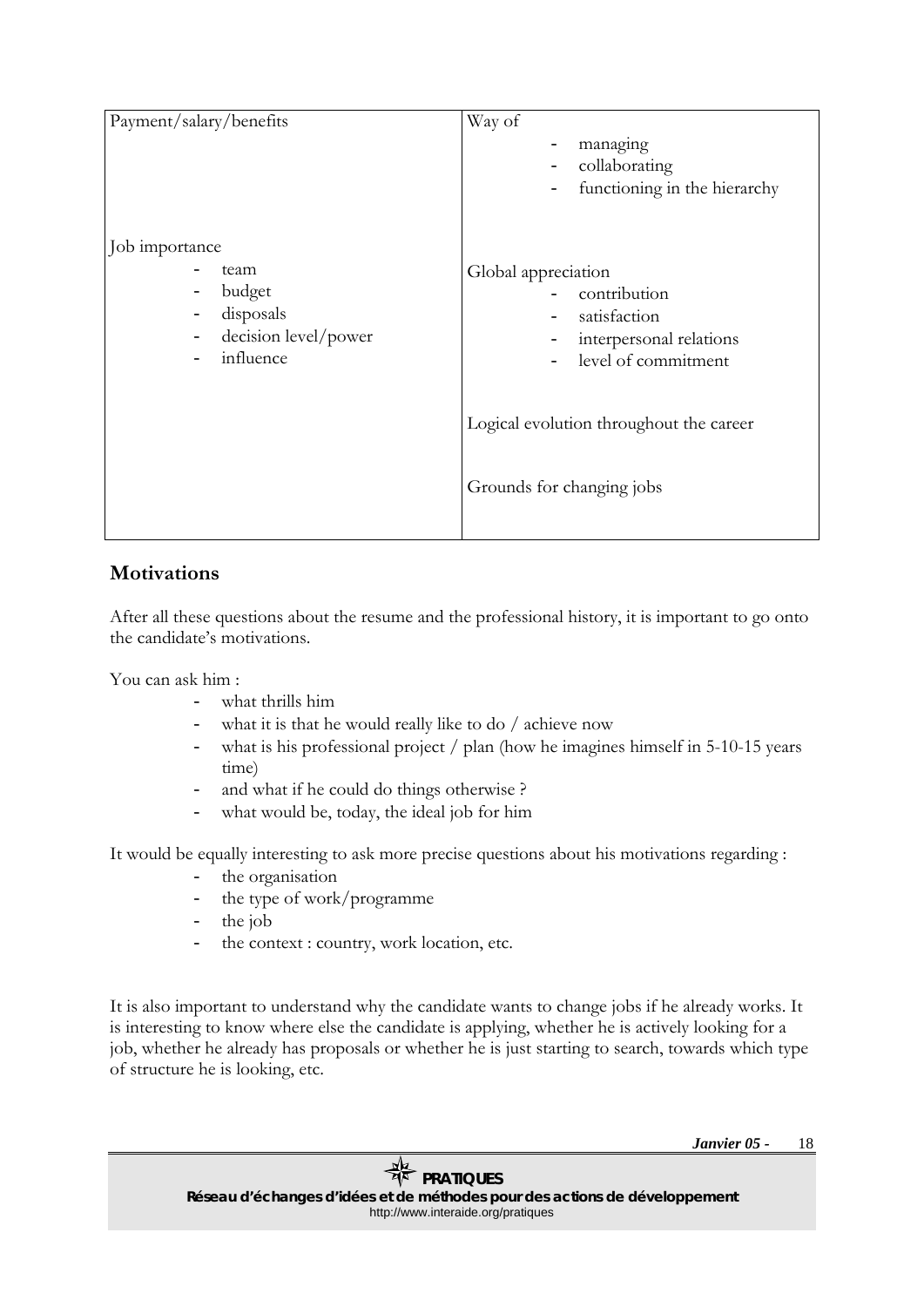<span id="page-18-0"></span>You can also "test" – when time has come to end the interview – his motivation to pursue the recruitment process.

Do not forget also that the covering letter provides you with interesting pieces of information about the candidate's motivation.

### **Personality**

You can end the interview with more personal questions. You have to try and precise the information and impressions that you got during the interview, and make sure that the candidate has the required personal qualities.

You can ask for instance :

- what are your strengths / weaknesses
- what does attract you to someone
- what are the qualities that seem important to you in order to succeed in the work we are offering you
- what can really frustrate you professionally
- what type of people do you really find difficult to work with

### Ö**Additional methods**

### ¾*The referees*

It is absolutely necessary to ask the candidate to provide referees, ideally his last two or three employers. Asking for three referees is a good way to make sure that you will be able to contact at least two of them…

The way the candidate will give you the information and the type of referees he chooses to provide are very interesting elements in themselves. A candidate who rigorously gives out the name of every former employers appears more serious than one who only provides you with the phone number of a friend he happened to work with or a former manager who has become his friend !

The point is to ask the referee an opinion about the candidate.

- In order to optimise the referee process, it is important to :
	- know exactly who you are dealing with
	- introduce yourself to the person and clearly state the reason for the telephone call
	- ask the referee to specify the responsibilities undertaken by the candidate, the organisational relations, the dates and durations, and then to ask a more open question (about his recollection of the candidate for instance…)

These commentaries have to be taken most carefully as they are all the more subjective.

It is interesting to take into account what the referee says spontaneously : does it match your opinion, doubts or interrogations ?

> *Janvier 05 -*  19

*Réseau d'échanges d'idées et de méthodes pour des actions de développement*  http://www.interaide.org/pratiques

## *PRATIQUES*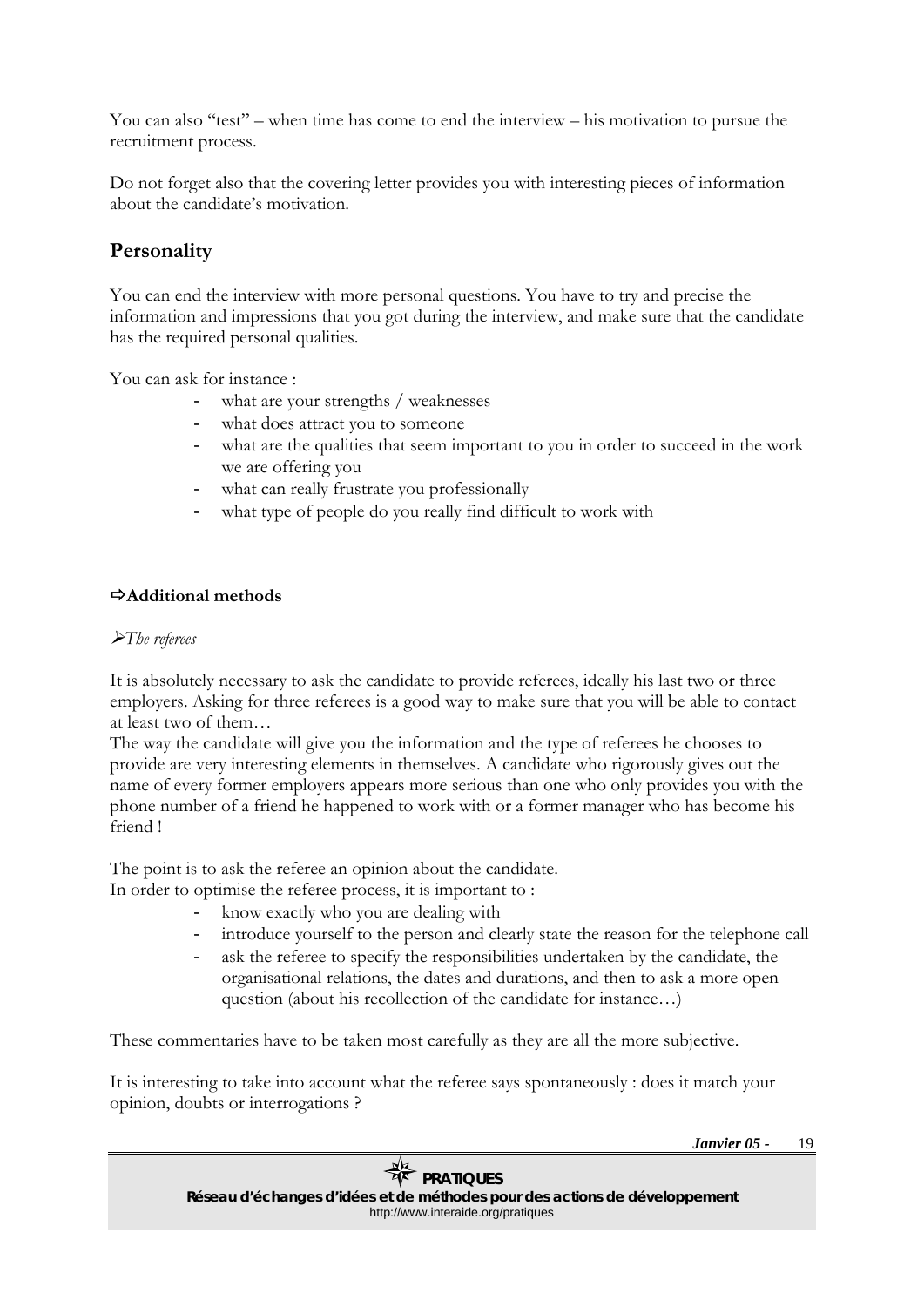<span id="page-19-0"></span>Only ask precise questions once the referee has expressed all he had to say, in order to avoid the risk of influencing him.

You can also ask the referee about the best way to work with the candidate.

Always bear in mind that most of the time people do not like to be asked about such matters. They are afraid of prejudicing the candidate's interests and will be tempted to say only positive things. You thus have to help them by guiding them.

A good idea is to make a final synthesis of all the information you got from the referees, listing similar and divergent points.

### ¾*The graphological analysis*

The graphological analysis is systematically used in the recruitment process in Inter Aide. It provides us with a more accurate insight of the candidate's personality.

Graphological analyses are made according to the type of vacancy and do not provide an analysis of the candidate's personality to any further extent.

If the candidate wants to know about the results of the analysis, you must legally abide, and you have to make legal warning about the fact that the candidate's letter can be submitted to a graphologist.

### ¾*Tests*

Only technical tests can be put to a certain use for field recruitments. For instance, you can ask a secretary to type a letter...

Be careful : the tasks given to a candidate can not always be tested and analysed easily.

### ¾*Practical cases*

The aim of a practical case is to assess the candidate's behaviour in action. Most practical cases consist in organising a group discussion based on a relevant theme in order to validate some of the recruitment criteria. It is a way to check on personal qualities such as the capacity to interact with other people, the capacity to listen and take into account other points of view, the ability to synthesise a discussion and to express a point of view, etc.

How to organise a practical case ?

- list the main recruitment criterion (cf. Job description)
- identify typical issues which the person can be confronted with
- elaborate written cases, being as precise and concrete as possible

The candidate can then be asked to chose one of these cases which he will deal with in depth, and to discuss the others more quickly.

> *Janvier 05 -*  20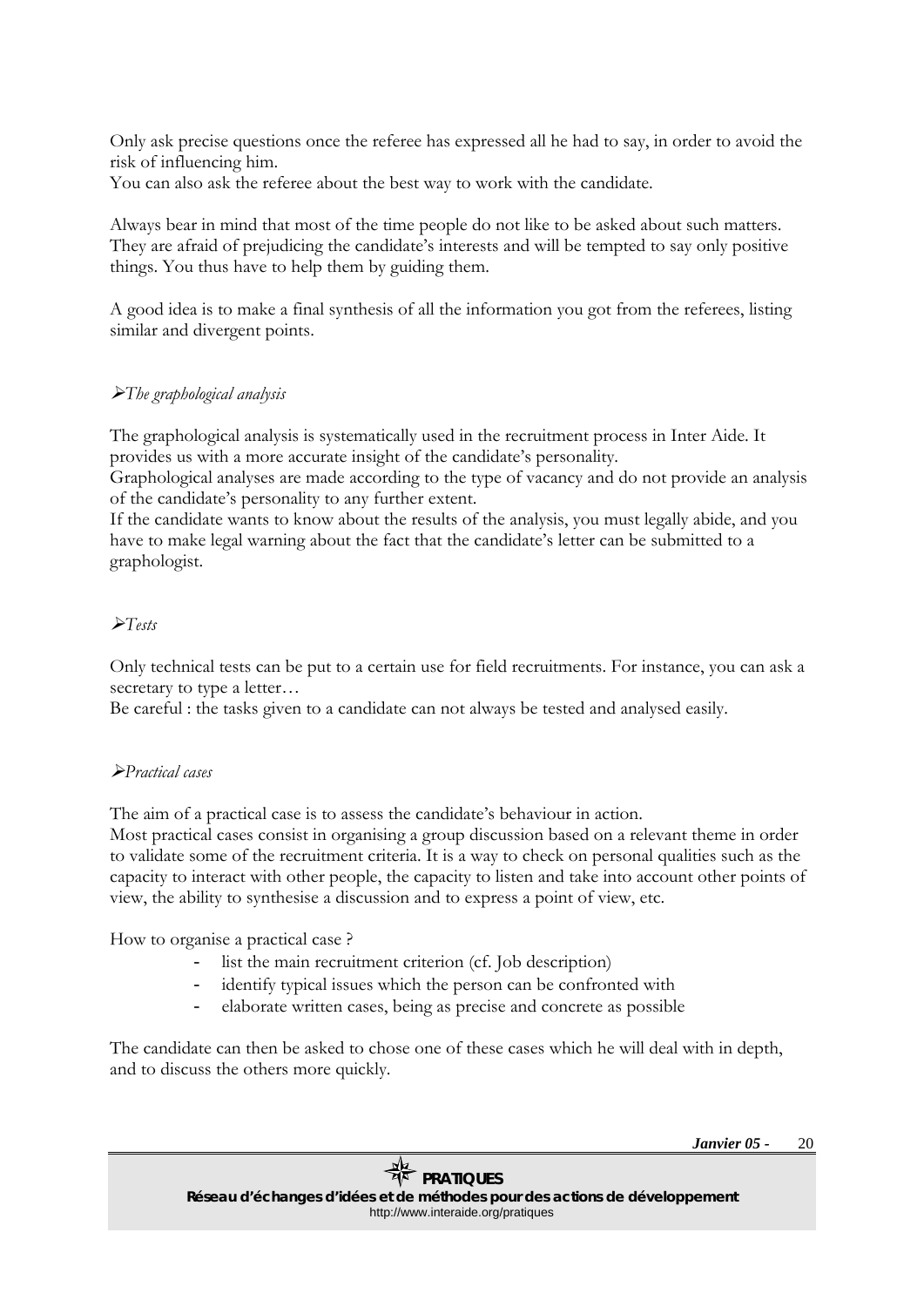<span id="page-20-0"></span>This exercise is also a way to test the candidate's motivations and to provide him with a more concrete insight on the job he is applying for.

### **V. THE FINAL DECISION**

Now that you have interviewed several people and used additional techniques in order to know the better, it is time to make your choice between the short-listed candidates.

You can use a synthesis form which will be adapted to each recruitment :

| <b>CRITERIA</b>  | VERY GOOD | <b>GOOD</b> | TO BE IMPROVED UNSATISFACTORY |
|------------------|-----------|-------------|-------------------------------|
| Technical skills |           |             |                               |
|                  |           |             |                               |
|                  |           |             |                               |
| -                |           |             |                               |
| Personality      |           |             |                               |
|                  |           |             |                               |
|                  |           |             |                               |
|                  |           |             |                               |
| Motivation       |           |             |                               |
|                  |           |             |                               |
|                  |           |             |                               |
|                  |           |             |                               |

Regarding the delays in the decision making-process, always remember that very often candidates have also applied in other organisations, and that even highly motivated applicants have their own constraints.

Experience has shown that making allowances can not be a viable recruitment option : the human and financial cost of a recruitment mistake is very important, therefore it is sometimes better to wait than to hurry the conclusion of a recruitment process.

When there seems to be no convincing candidate at the end of a recruitment process, several questions need to be addressed :

- were enough actions taken in order to generate applications ?
- was the selection too discriminating ?
- is the job description coherent ? Has it been presented so ?
	- Is the position difficult to fill ?

Of course the wider employment context has to be taken into account.

Once you have made up your mind about one candidate, you need to :

- Inform all the different supports that the recruitment process is over

- Inform all the candidates about the issue of their applications
- Sort out between the candidates who might be interesting in the future and the others

*Janvier 05 -*  21